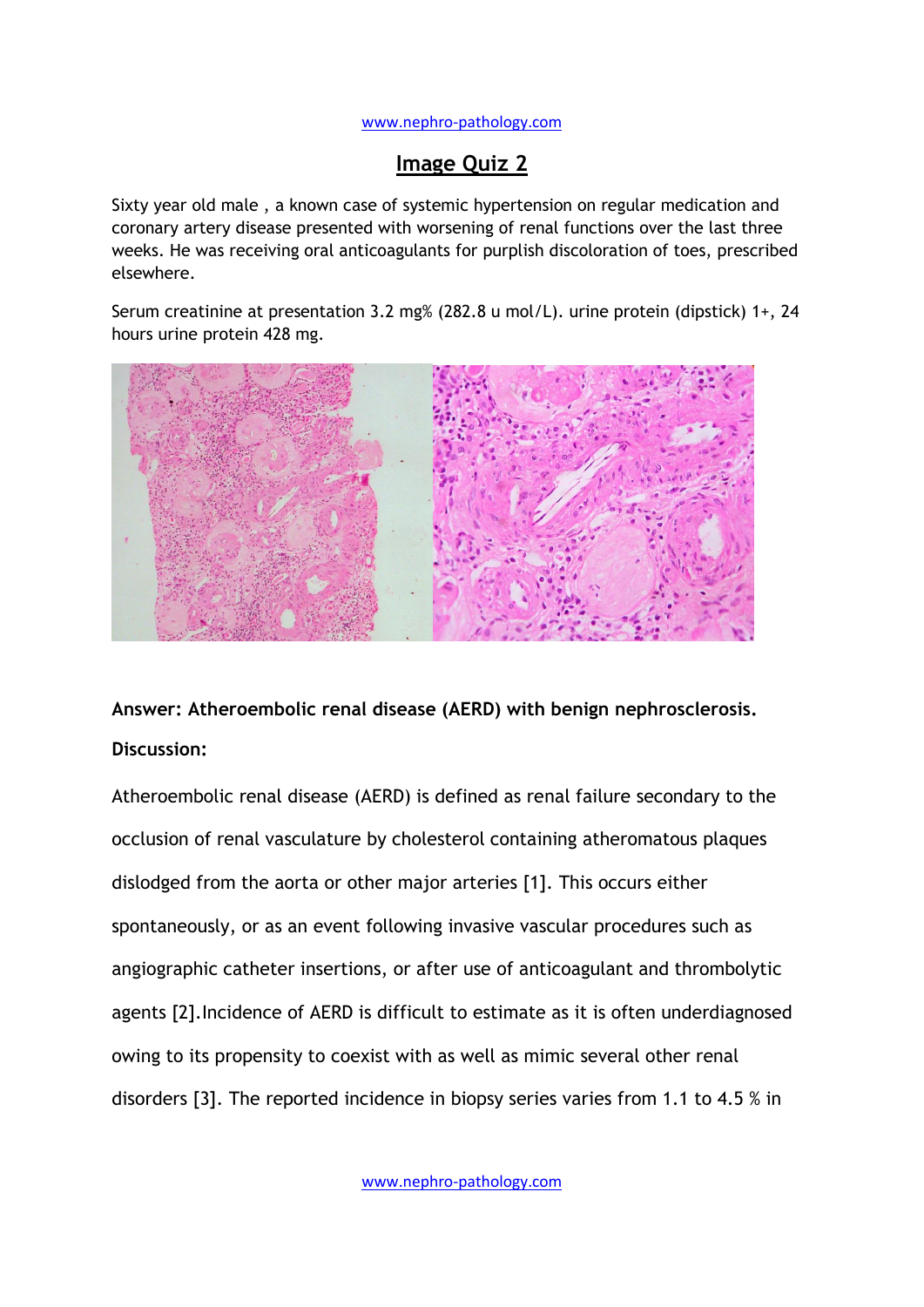various studies [5] and an approximately similar incidence in few autopsy studies [6].

The classic clinical manifestations of AERD include livedo reticularis (purplish rash over lower extremities and abdominal wall), purple toes, small nail bed infarcts and various other manifestations related to lodgement of atheroemboli in other organs. It is worth noting that many of these manifestations also associated with systemic vasculitis, which is often the first clinical differential diagnosis in patients with AERD [3], A further diagnostic difficulty arises in patients with pre-existing peripheral vascular disease, wherein livideo reticularis may be mistaken for manifestations of peripheral vascular disease, leading to a delay in diagnosis of the condition. In the present case, the finding of livedo reticularis (purplish discoloration of lower extremities and toes), was ascribed to peripheral vascular disease, and oral anticoagulants were prescribed, which possibly led to the sequence of events culminating in AERD.

AERD has a variable but definite temporal relationship to invasive vascular procedures and use of thrombolytic and anticoagulant therapy [2]. Overall it is estimated that about 30-85% of patients with AERD have a history of invasive vascular procedure in the preceding three months .Studies have shown that about 13-22% patients with AERD received anticoagulant therapy (heparin or warfarin), [1] as noted in the present case. The mechanism involves dissolution of superficial clots which destabilize the ruptured atherosclerotic plaques, resulting in showering of cholesterol atheroemboli into the circulation. The gold standard of diagnosing AERD remains the demonstration of atheroemboli in renal vasculature in a renal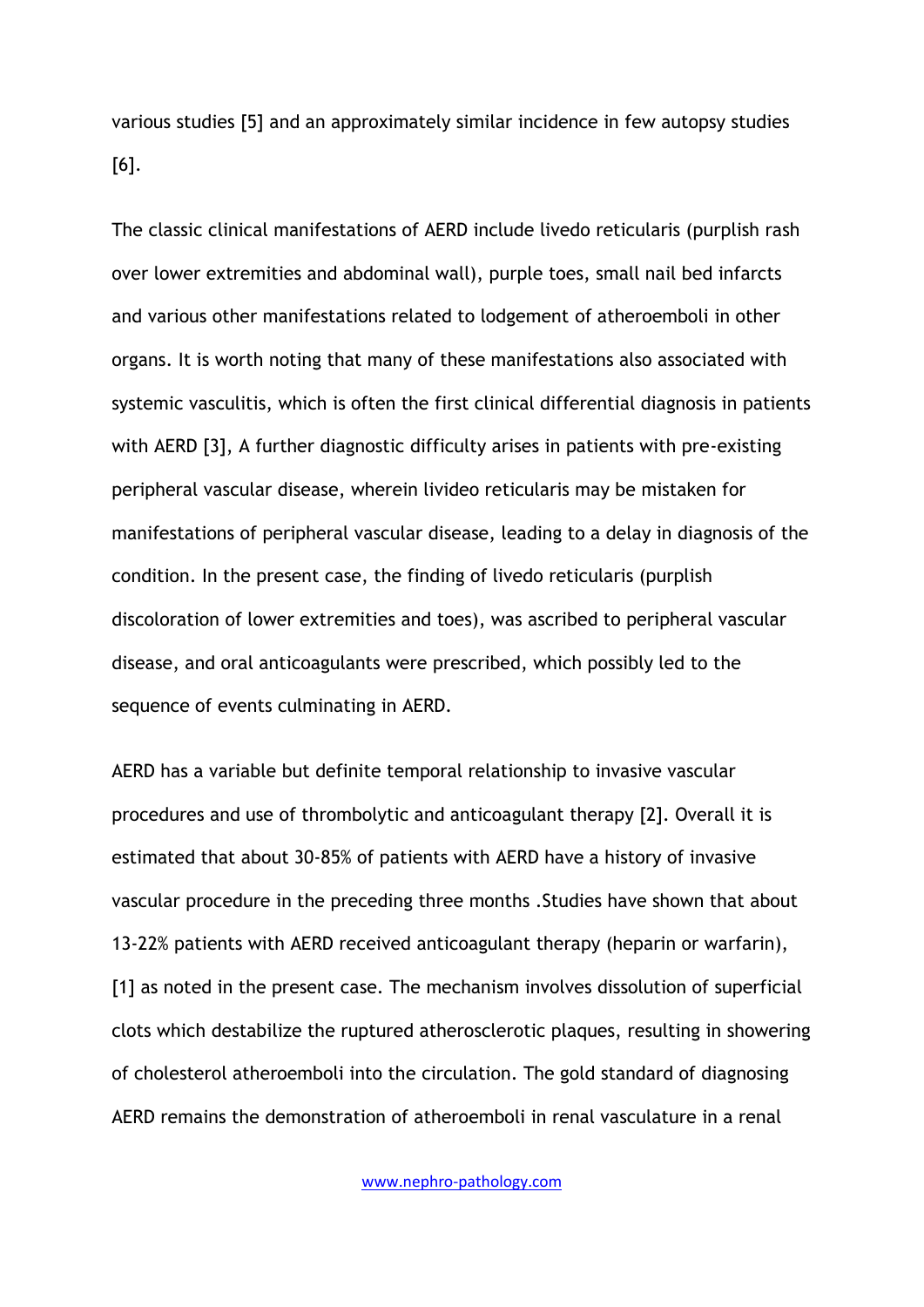biopsy. Delay or failure to diagnose this condition often stems from hesitation to perform renal biopsies, as the patients are elderly and have compromised kidneys due to co-existing morbidities. Cholesterol emboli appear as negative biconvex shadows appearing as "ghosts". Involvement of renal vasculature is patchy and the diagnosis may be missed if few sections are examined in a biopsy.

Management of AERD is still empirical and no defined protocols have been developed. Medical management involves use of statins [7] or corticosteroids. Few studies have demonstrated the benefits of pulse steroid therapy in patients with AERD [8]. The rationale behind use of steroids in AERD is not clear but may be related to the suppression of reactive inflammation often seen along with the atheromatous plaques. Activation of the complement (C5) in vitro along with evidence of hypocomplementemia and eosinophilia in many patients suggest a possible role for inflammation in pathogenesis of AERD and perhaps the response to steroid therapy [1].

## **References:**

- 1. Modi KS, Rao VK. Atheroembolic renal disease. [J Am Soc Nephrol 2001; 12:](http://jasn.asnjournals.org/content/12/8/1781.full.pdf+html)  [1781](http://jasn.asnjournals.org/content/12/8/1781.full.pdf+html)–7.
- 2. Rich MW, Crecelius CA: Incidence, risk factors, and clinical course of acute renal insufficiency after cardiac catheterization in patients 70 years of age or older. [Arch Intern Med 1990; 150: 1237](http://www.ncbi.nlm.nih.gov/pubmed/2353856)–42.
- 3. Ballesteros AL, Bromsoms J, Vallés M, Llistosella E, Garijo G, Bernadó L, Mauri JM. Vasculitis look-alikes: variants of renal atheroembolic disease. [Nephrol Dial Transplant. 1999; 14:430-3.](http://ndt.oxfordjournals.org/content/14/2/430.long)